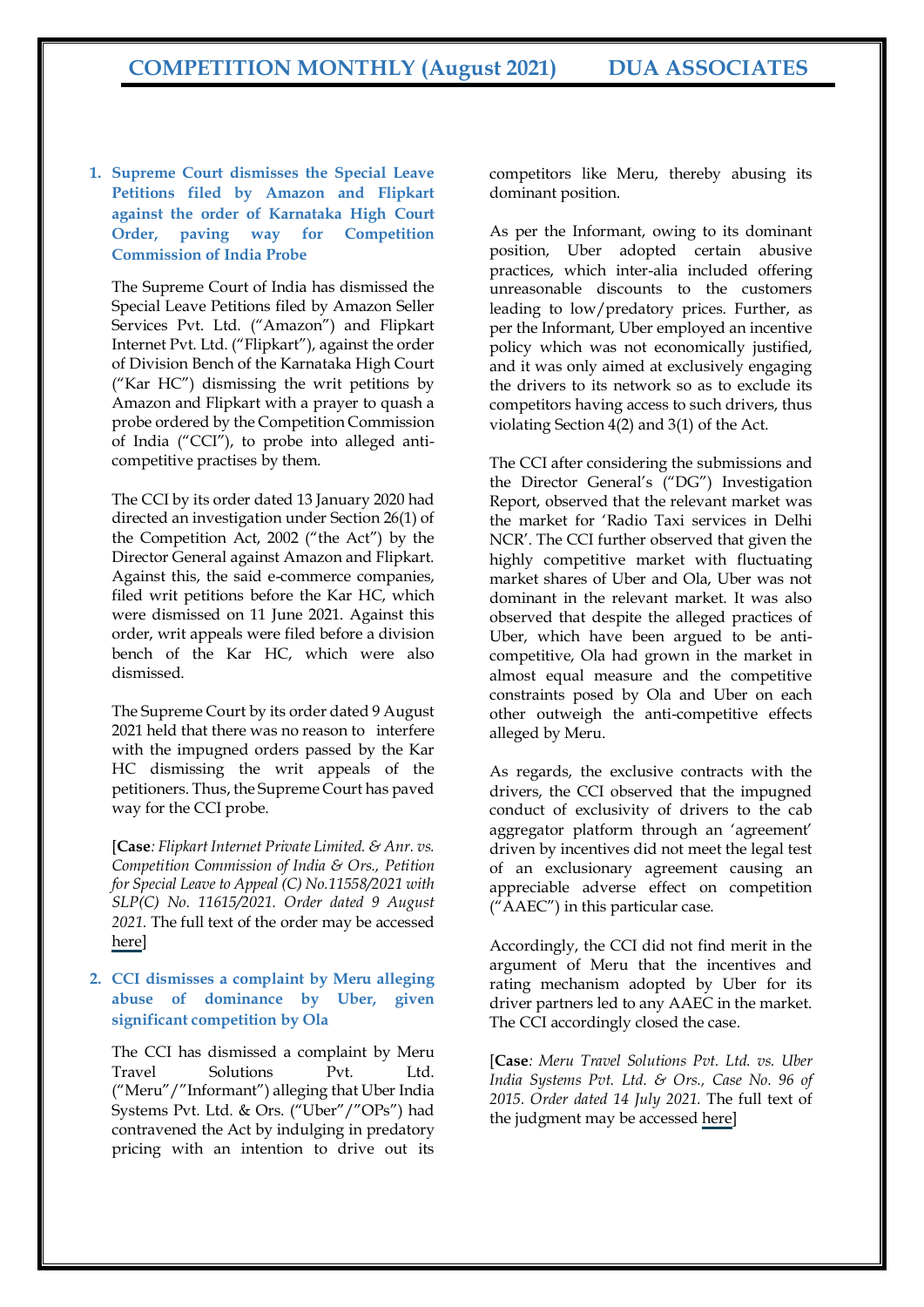#### **3. CCI imposes Rs. 200 Crores penalty on Maruti Suzuki India Ltd. for anti-competitive conduct**

The CCI has imposed a penalty of Rs. 200 Crores on Maruti Suzuki India Ltd. ("Maruti") for indulging in Resale Price Maintenance ("RPM") by imposing a Discount Control Policy ("DCP") on its dealers. CCI also directed Maruti to cease and desist from continuing with such conduct.

The present case was taken up *suo motu* by the CCI based on an anonymous e-mail received from a purported Maruti dealer, wherein it was, inter alia, alleged that Maruti sales policy was against the interest of customers as well as the provisions of the Act. It was alleged that the dealers of Maruti in the West-2 Region (Maharashtra State other than Mumbai & Goa) were not permitted to give discounts to their customers beyond that was prescribed by Maruti, in the announced 'consumer offer', and if a dealer was found giving extra discounts, a penalty was levied upon by Maruti. It was further alleged that a cartel was formed by Maruti within the dealerships, which was a policy of Maruti. Further, similar DCP was implemented by Maruti across India, specifically in cities where more than 4 to 5 dealerships operated.

The CCI after considering the submissions by Maruti and the DG Investigation Report, noted that Maruti not only imposed the DCP on dealers, but also enforced the same by monitoring dealers through Mystery Shopping Agencies, imposing penalties on them and threatening strict action like stoppage of supply, collection and recovery of penalty and utilisation of the same. The CCI concluded that the imposition of maximum discount limits by Maruti upon its dealers amounts to RPM within the meaning of Section 3(4) of the Act. Further, it was held that the RPM enforced upon the dealers by Maruti led to denial of benefits to the consumers in terms of competitive prices being offered by Maruti dealers. In addition, such arrangements perpetuated by Maruti restricted intra-brand competition amongst Maruti dealers, as it impaired their ability to compete with respect to prices in the sale and distribution of Maruti brand cars and also leads to the lowering of inter-brand competition in

the passenger vehicles market. The CCI also observed that the arrangement/agreement put in place by Maruti also resulted in creation of barriers to new entrants/dealers in the market as the new dealers would take into consideration restrictions on their ability to compete with respect to prices in the intrabrand competition of Maruti brand of cars.

[**Case***: In Re: Alleged anti-competitive conduct by Maruti Suzuki India Limited in implementing discount control policy vis-à-vis dealers. Suo Motu Case No. 01 of 2019. Order dated 23 August 2021.*  The full text of the judgment may be accessed [here\]](https://www.cci.gov.in/sites/default/files/SM-01-of-2019.pdf)

# **4. CCI find Grasim Industries Limited to have abused its dominant position**

The CCI has found that Grasim Industries Limited ("GIL") abused its dominant position by charging discriminatory prices to its customers, denying market access and imposing supplementary obligations upon its customers in violation of Section 4 of the Act.

In this case, three information were filed in the year 2017 against GIL alleging, inter alia, contravention of the provisions of Sections 3(4) and 4 of the Act. It was alleged that GIL did not disclose its discount policies, provided differential treatment to customers, contractually forced its customers to disclose information like production and export as a precondition for supply and discounts etc. It was also alleged by the Informants that GIL had withdrawn / delayed sales terms (credits / discounts) and refused to supply Viscose Staple Fibre ("VSF"), resulting in a wipe-out of business of one of the informants.

CCI held that GIL, being a dominant entity, manufacturing and supplying an indispensable input/raw material to downstream domestic spinners, is entrusted with a special responsibility not to discriminate amongst its buyers. Accordingly, the CCI held that such conduct of GIL was unfair and discriminatory in violation of Section 4(2)(a)(ii) read with Section 4(1) of the Act.

The CCI further held that GIL had abused its dominant position in the relevant market of '*the market for supply of VSF to spinners in India*' by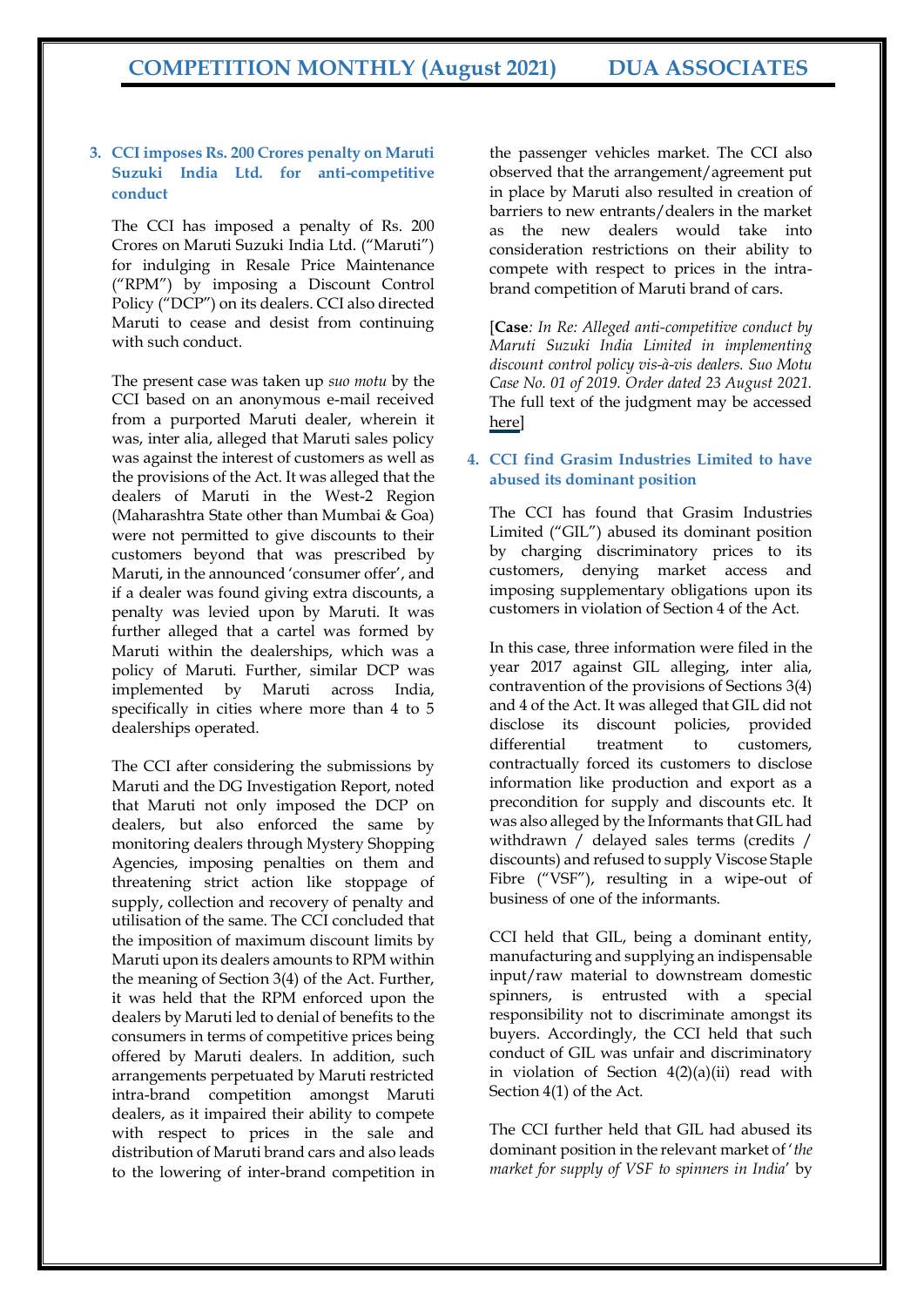charging discriminatory prices to its customers, denying market access and imposing supplementary obligations upon its customers in violation of the provisions of Sections  $4(2)(a)(ii)$ ,  $4(2)(c)$  and  $4(2)(d)$  read with  $4(1)$  of the Act. The CCI further directed GIL to cease and desist from indulging in such practices, which were found to be in contravention of the provisions of the Act.

[**Case***: Informant (Confidential) vs. Grasim Industries Limited (GIL), Case No. 51 & 54 of 2017. Order dated 6 August 2021.* The full text of the judgment may be accessed [here\]](https://www.cci.gov.in/sites/default/files/51-54-56-of-2017.pdf)

# **5. CCI dismisses complaint filed against Siemens Limited and Ors. filed by Star Imaging and Path Labs alleging violation of Section 3(4) and Section 4 of the Act**

The CCI has dismissed a complaint filed against Siemens Limited, Siemens Aktiengesellschaft (Siemens AG) and Siemens Healthcare Pvt. Ltd. ("OPs"), by Star Imaging and Path Lab Pvt. Ltd. and Janta X-Ray Clinic Pvt. Ltd. (collectively "Informants") alleging violation of Section 3(4) and Section 4 of the Act.

The Informants are involved in providing diagnostics and pathology lab services in Delhi. They had purchased CT Scan Machines and MRI Machines (Machines) from the OPs and alleged that the OPs imposed unfair and discriminatory conditions on the use of Machines. As per the Informants, the OPs used various tactics to exploit the allegedly locked-in consumer status of Informants, and such acts, inter alia, included the encrypted protection of the machinery/equipment, which restricted the choice of aftersales provider, excessive pricing charged for the spare parts and option of upgrading the equipment by charging exorbitant prices. The Informants also claimed that OPs were charging different customers different prices, which was an abusive conduct in violation of the provisions of the Act.

The CCI after considering the submissions, held that in the present case, for determination of the issues, there was no requirement of defining precise relevant markets. Further, given the fact that the Informants had the ability to undertake the whole life cost analysis

of buying both the CT scan machines as well as the MRI machines before and at the time of purchase, only a unified systems market was required to be defined.

As regards dominance and abusive conduct, the CCI held that the Informants were not able to demonstrate that at the time of purchase of respective machines (being the subject of the present information) nor at the time of alleged abusive conduct of Ops, there were no alternatives available from other manufacturers. The CCI further held that rather, the Informants were having MRI and CT scan machines of other manufacturers, which they had employed in their path lab for use in diagnostic services.

The CCI also held that OPs were not in a dominant position, in view of the significant presence of other players in the markets. The CCI further highlighted the availability of spare parts and after sales services through various Independent Service Operators.

The CCI accordingly held that there was no *prima facie* case under Section 3(4) and Section 4 of the Act, and the information filed was closed.

[**Case***: Star Imaging and Path Lab Pvt. Ltd. & Anr. vs. M/s Siemens Ltd. & Ors., Case No. 06 of 2020. Order dated 13 August 2021.* The full text of the judgment may be accessed [here\]](https://www.cci.gov.in/sites/default/files/06-of-2020.pdf)

*This update is intended merely as an announcement to highlight recent developments. The information is general and should not be considered or relied on as legal advice.*

*For any further enquiries, please contact the following:*



Sita Khosla [sita@duaassociates.com](mailto:sita@duaassociates.com)